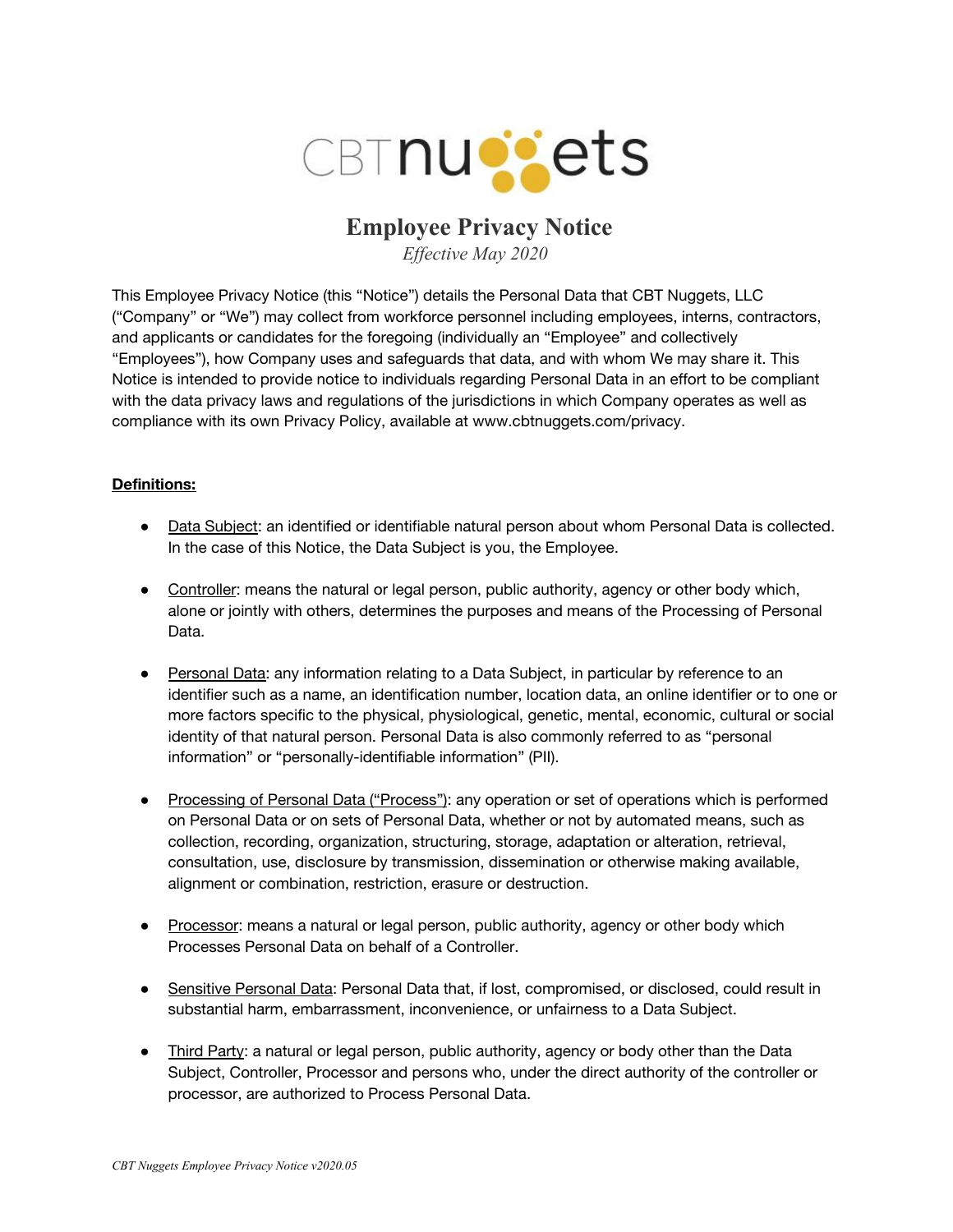#### **The Personal Data that We collect is:**

- Contact information (e.g., name, home and business addresses, telephone, fax and mobile numbers, personal and Company email addresses and profile names, emergency contact information, etc.);
- Personal information (e.g., date of birth, marital status, birth place, nationality, self-identified ethnicity, gender, etc.);
- Employment, performance, compensation, and benefits (e.g., hire date, action/status codes, Company and system identification numbers, job title, position/grade, attendance, department, supervisor, site, objectives, projects, performance reviews, performance and leadership ratings, compensation rates and structure, awards, retirement, as well as family member/dependents names, dates of birth and social security numbers);
- Education and training (e.g., education level, field and institution; competency assessments; professional licenses and certifications; training courses);
- Social security number or other national identification number;
- Personal bank account information;
- Company card number;
- Employment history and letters of recommendation;
- Work restrictions and accommodations;
- Agreements that you enter into with Company;
- Computer or facilities access and authentication information;
- Grievance resolutions:
- Photographs and other visual images of you;
- In certain cases, your driver's license number, vehicle license plate number;
- In certain cases, your passport; and,
- In certain cases, permits and visas.

The examples provided are not all-inclusive, and Company also may collect similar or related information.

Sensitive data: (e.g., data that reveal race, ethnic origin, religious or philosophical beliefs, health, sexual orientation, political opinions, or trade union membership) are collected only where allowed by law and are used and disclosed only to fulfill legal requirements unless Employee provides consent for such collection or disclosure.

Certain information collected is required to establish the employment relationship. You may inquire at the time of collection as to whether certain information is required or optional to establish the employment relationship. Further, where permissible and as described this Notice, you may inquire about correction of deletion of any information initially provided.

### **Purpose of Processing Personal Data**

The collected Personal Data is Processed for Company's business purposes, including establishing, managing, or terminating your employment relationship with Company. Such uses include: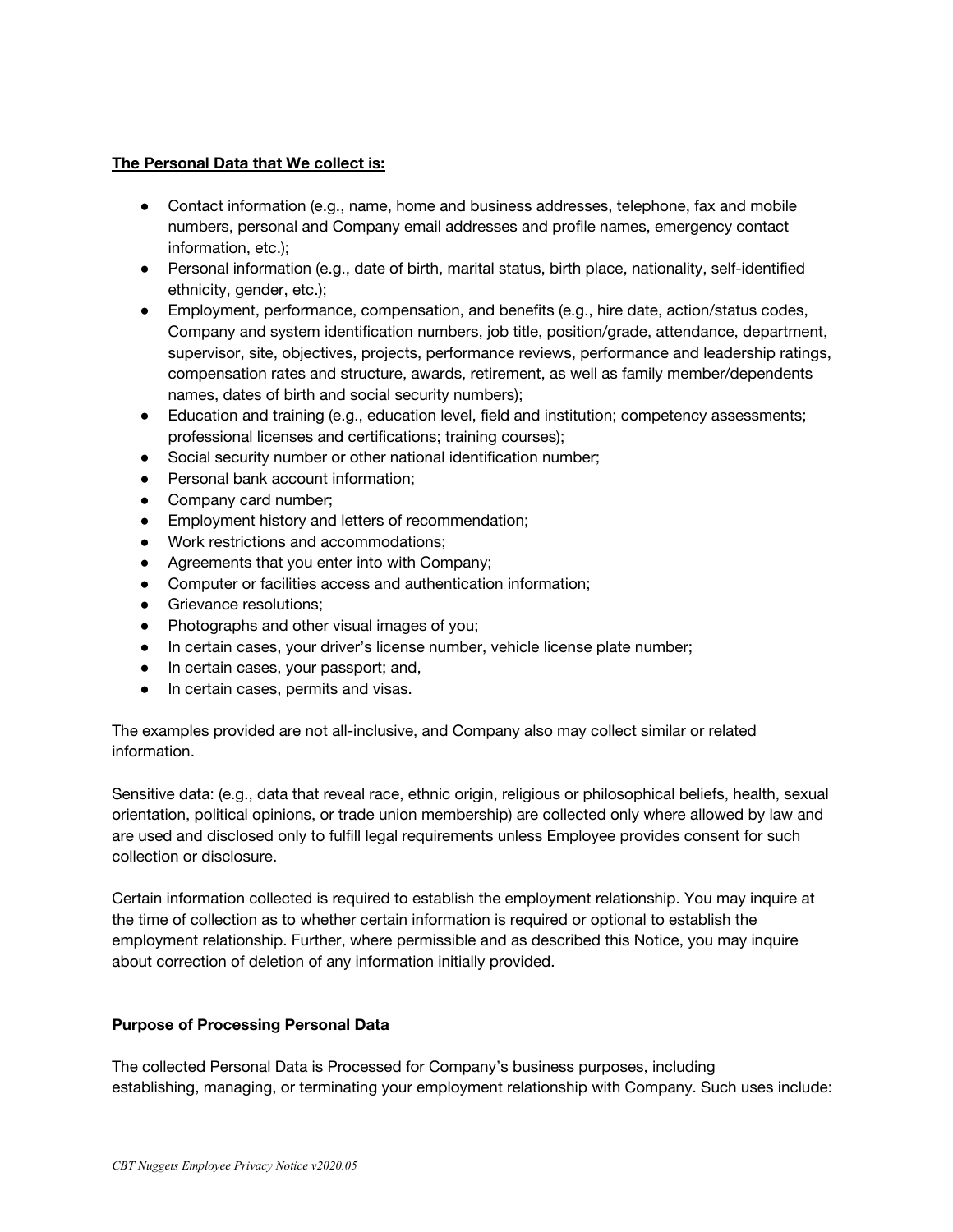- Determining eligibility for initial employment, including the verification of references and qualifications;
- Administering pay and benefits;
- Processing Employee work-related claims (e.g. worker compensation, insurance claims, etc.);
- Establishing training and/or development requirements;
- Conducting performance reviews and determining performance requirements;
- Assessing qualifications for a particular job or task;
- Gathering evidence for disciplinary action or termination;
- Establishing a contact point in the event of an emergency (such as next of kin);
- Complying with applicable labor or employment statutes;
- Compiling directories;
- Ensuring the security of company-held information; and
- Such other purposes as are reasonably required by Company.

The uses provided are not all-inclusive, and Company also may collect similar or related information consistent with laws and regulations of a particular jurisdiction, and subsequent notice provided or posted as consistent with applicable legal requirements.

## **Disclosure of Employee Personal Data**

Company may share certain Personal Data with our Employees, consultants, and other parties on an as needed basis who require such information to assist us with establishing, managing, or terminating our employment relationship with you, including parties that (a) provide products or services to us or on our behalf or (b) collaborate with us in the provision of products or services to you. In some instances, such parties may also provide certain information technology and data Processing services to us so that We may operate our business. We may share Personal Data with such parties both in and outside of your home country, and, as a result, your Personal Data may be collected, used, Processed, stored, or disclosed in jurisdictions outside of your home country.

When Company shares Personal Data with such parties, our policy is to require that they only use or disclose such Personal Data in a manner consistent with the use and disclosure provisions of this Notice and consistent with the laws and regulations of the country where you live.

In addition, Personal Data may be disclosed or transferred to another party (including Third Parties) in the event of a change in ownership of, or a grant of a security interest in, all or a part of Company through, for example, an asset or share sale, or some other form of business combination, merger or joint venture, provided that such party is bound by appropriate agreements or obligations and required to use or disclose your personal information in a manner consistent with the use and disclosure provisions of this Notice, unless you consent otherwise.

Further, your Personal Data may be disclosed:

- As permitted or required by applicable law or regulatory requirements. In such a case, We will endeavor to not disclose more personal information than is required under the circumstances;
- To comply with valid legal processes such as search warrants, subpoenas, or court orders;
- As part of Company's regular reporting activities to other parts of Company's enterprise to protect the rights and property of Company;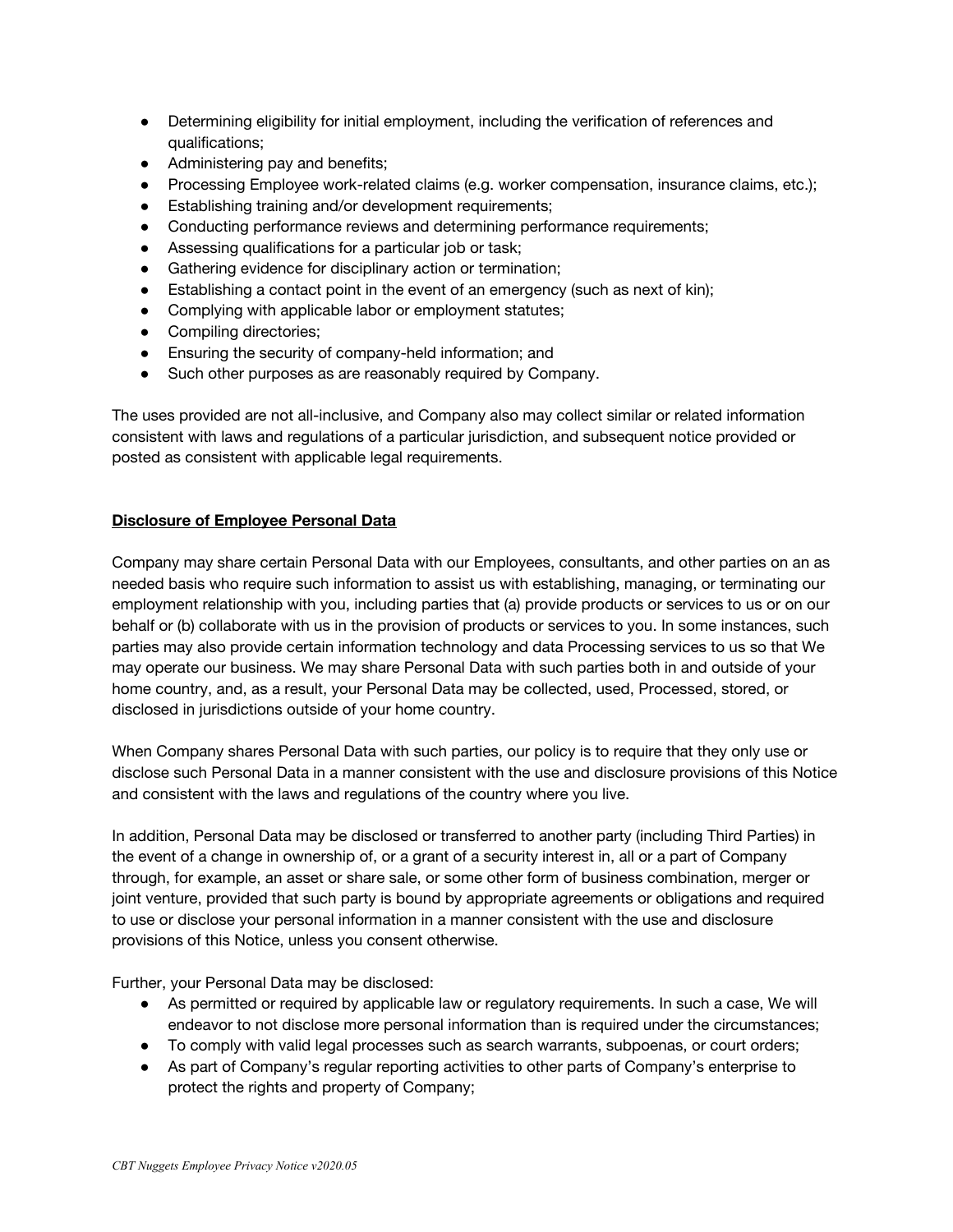- During emergency situations or where necessary to protect the safety of a person or group of persons;
- Where the personal information is publicly available; or
- With your consent where such consent is required by law.

To a limited extent Company may need to collect Sensitive Personal Data, Company will ensure that the Data Subject is informed of such collection and Processing through notice provided at the outset of the Employee's employment with Company and at other times where required by law. Where required by law, the Data Subject's explicit consent to the Processing and particularly to the transfer of such Sensitive Personal Data to Third Parties will be obtained. Appropriate security and protection measures will be provided depending on the nature of the information and the risks associated with the intended uses.

### **Security and Data Integrity**

Company will take reasonable precautions to protect Personal Data in its possession secure against the risk of loss, misuse, unauthorized access, disclosure, alteration and destruction. Company periodically reviews its security measures in an effort to ensure the privacy of Personal Data.

Company will take reasonable precautions to ensure Personal Data is used only in ways that are compatible with the purposes for which the data was collected or subsequently authorized by the individual. While Company will take reasonable steps to ensure that Personal Data is relevant to its intended use, accurate, complete, and current, Company also relies upon you to assist in providing accurate updates of your Personal Data.

### **Consequences of Not Providing Your Data**

You are not obligated to provide your personal information to Company, however, as this information is required for Company to employ you, We will not be able to offer employment or otherwise offer certain benefits without certain personal information.

### **How Long We Keep Your Data**

Company only ever retains personal information for as long as is necessary and We have strict review and retention policies in place to meet these obligations.

### **Changes to this Notice**

Company reserves the right to modify this Notice from time to time in order to accurately reflect the regulatory environment and our data collection principles. When material changes are made to this Notice, Company will provide Employees with subsequent notice where consistent with local laws or regulations.